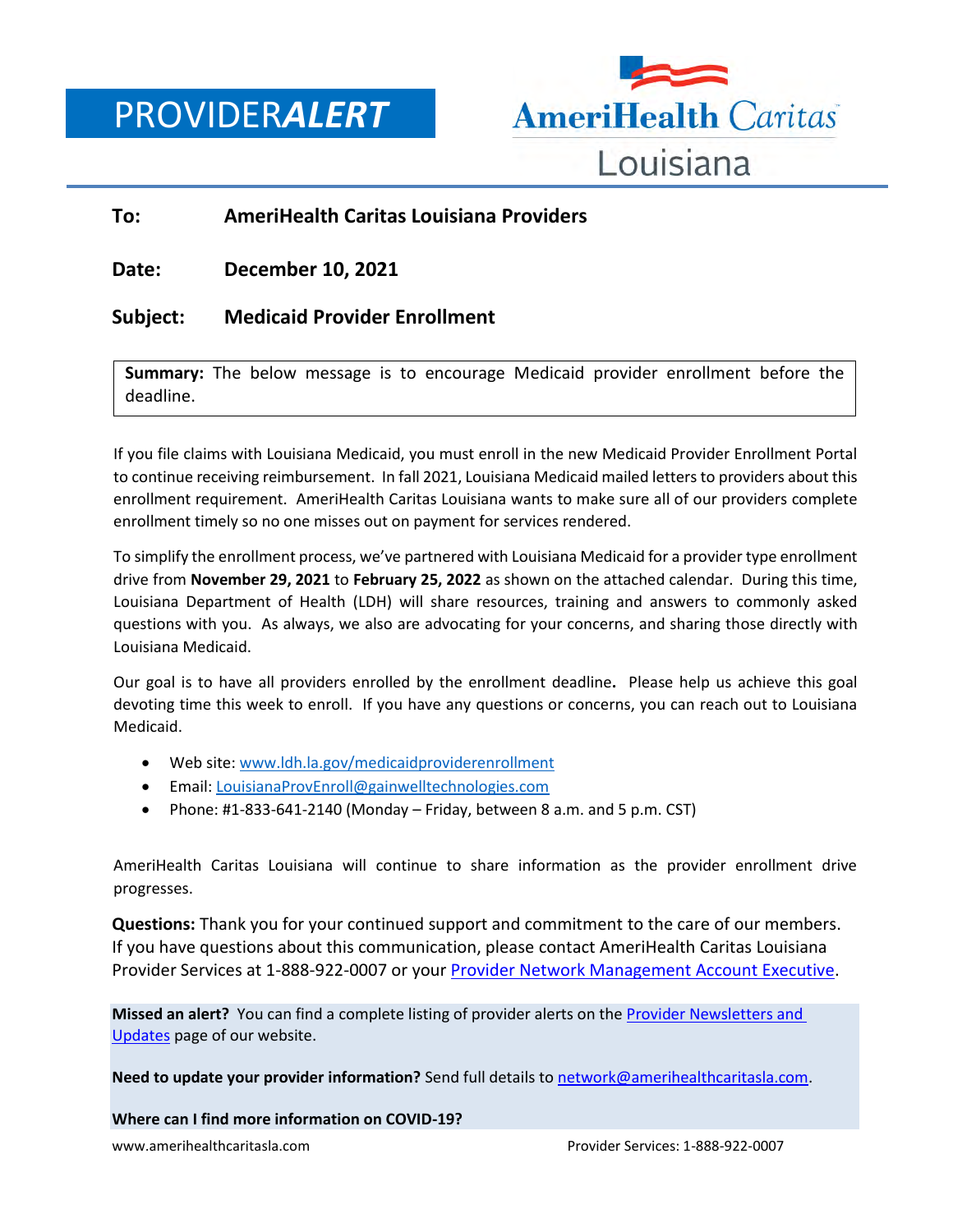AmeriHealth Caritas Louisiana has updated its website to streamline communications and important notifications about COVID-19. Please visit<http://amerihealthcaritasla.com/covid-19> for up-to-date information for both providers and members, including frequently asked questions, and important provider alerts from AmeriHealth Caritas Louisiana and the Louisiana Department of Health.